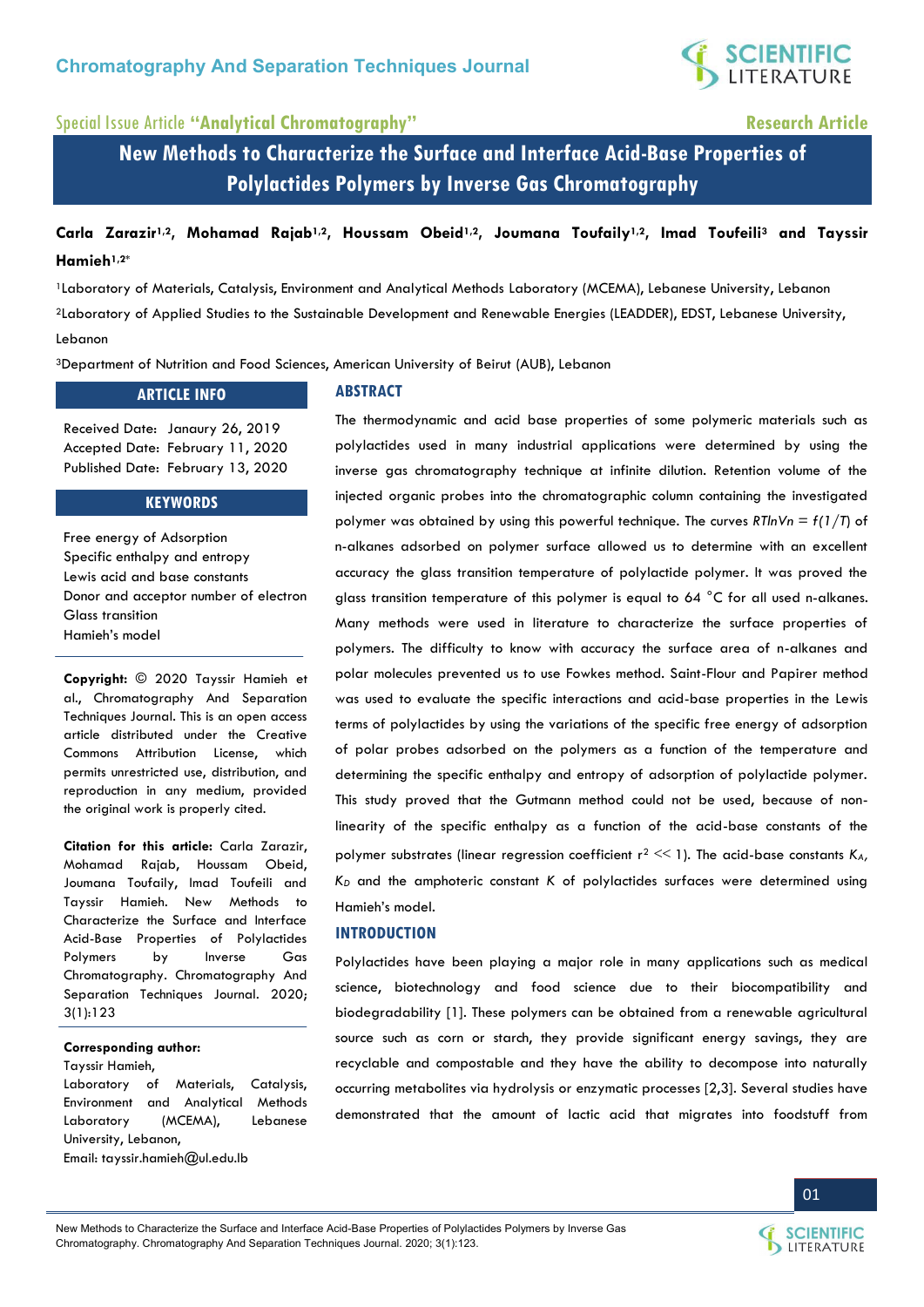# **SCIENTIFIC**<br>LITERATURE

packaging materials is low. Therefore, polylactide polymers may be good candidates for packaging applications [4,5]. Poly Lactic Acid (PLA) could be used as alternatives to synthetic plastic such as Polyethylene Terephthalate (PET), High Density Polyethylene (HDPE), Polypropylene (PP) and Polyvinyl Chloride (PVC) to solve the ecological problem of plastic waste accumulation [6]. Lactic acid based polymers are presumed to have inferior performance to conventional plastics, but the mechanical properties (elasticity and stiffness) of PLA is comparable to petroleum-based plastics such as PET [6,7]. It is well-known that the surface properties of polymer materials, and especially, the Lewis acid base properties can be determined by inverse gas chromatography technique that can also allow to obtain the adsorption thermodynamic parameters as specific free energy, enthalpy and entropy of adsorption, Lewis acid–base character of the surface, surface Nano roughness parameter etc., [8-11].

Inverse Gas Chromatography (IGC) is an important technique to characterize the surface properties (surface energy, heat of adsorption, and specific interaction of adsorption) of materials [12-18] and recently pharmaceuticals [19-34]. In many previous studies [35-46], we used Inverse Gas Chromatography (IGC) to characterise the surface characteristics of various oxides and polymers, especially, their surface energies and their interactions with some organic molecules. The transition temperatures of polymers and the acid-base properties of solid materials or nanomaterials were also determined by IGC technique [40-46].

The Inverse Gas Chromatography (IGC) technique at infinite dilution was mostly used in literature by using Saint-Flour and Papirer's approach [44-46] and Hamieh's model [47-49] to determine the specific free enthalpy and enthalpy of adsorption and the acid-base constants of the polymer or oxide materials. The objective of this paper is to determine, by IGC technique at infinite dilution, the surface physicochemical properties of polylactide polymers and more particularly, to appreciate the glass transition temperature the surface and specific enthalpy and entropy of polar probes adsorbed on polylactide polymers. This will allow determining the acid-base constants *KA, KD* and the amphoteric constant *K* in Lewis terms of the above polymers.

 In the following section, we give some details on the theory and models of the Inverse Gas Chromatography at Infinite Dilution (IGC-ID). We applied this technique in the experimental part to determine the specific interactions and acid-base constants of polylactide polymer.

#### **THEORY AND METHODS**

Inverse gas chromatography has been used for many years to determine the superficial phenomena, and acid-base properties of solid materials [35-56]. We applied this technology to determine the changes, as a function of temperature, of the superficial properties of polylactide polymers. Probes of known properties are injected into the column containing the solid. The retention times of these probes, measured at infinite dilution, allow us to determine the interactions between model organic molecules and the solid, if we assume there is no interaction between the probe molecules themselves. Measurements will be carried out with a GC FID chromatograph equipped with a flame ionization detector of high sensitivity. The data retention will be obtained with a stainless steel column 15-30 cm long and 2 mm internal diameter packed with 1-2 g of solids in powder forms.

#### **Retention volume**

The net retention volume *Vn* which serves to determine the thermodynamic quantities, it is the volume of carrier gas through the column since the introduction of the probe until the output of the maximum of the peak of the inferred methane retention volume *V0*. It is influenced by the retention time according to the following relation:

$$
Vn = j D_c (h + t_0)
$$
 (1)

Where  $t$ *R* is the retention time of the probe,  $t$ <sup>0</sup> the zero retention reference time measured with a non-adsorbing probe such as methane, *Dc* the flow rate and *j* a correction factor taking into account the compression of the gas [56].

#### **Specific interactions**

The free energy of adsorption  $\Delta G^0$  of n-alkanes on the solid substrates is given by the following fundamental equation of IGC technique:

$$
\Delta G^0 = RT \ln Vn + C \tag{2}
$$

Where *R* is the ideal gas constant, *T* the absolute temperature and *C* a constant depending on the reference state of adsorption. The free energy of adsorption  $\Delta G^0$  contains the

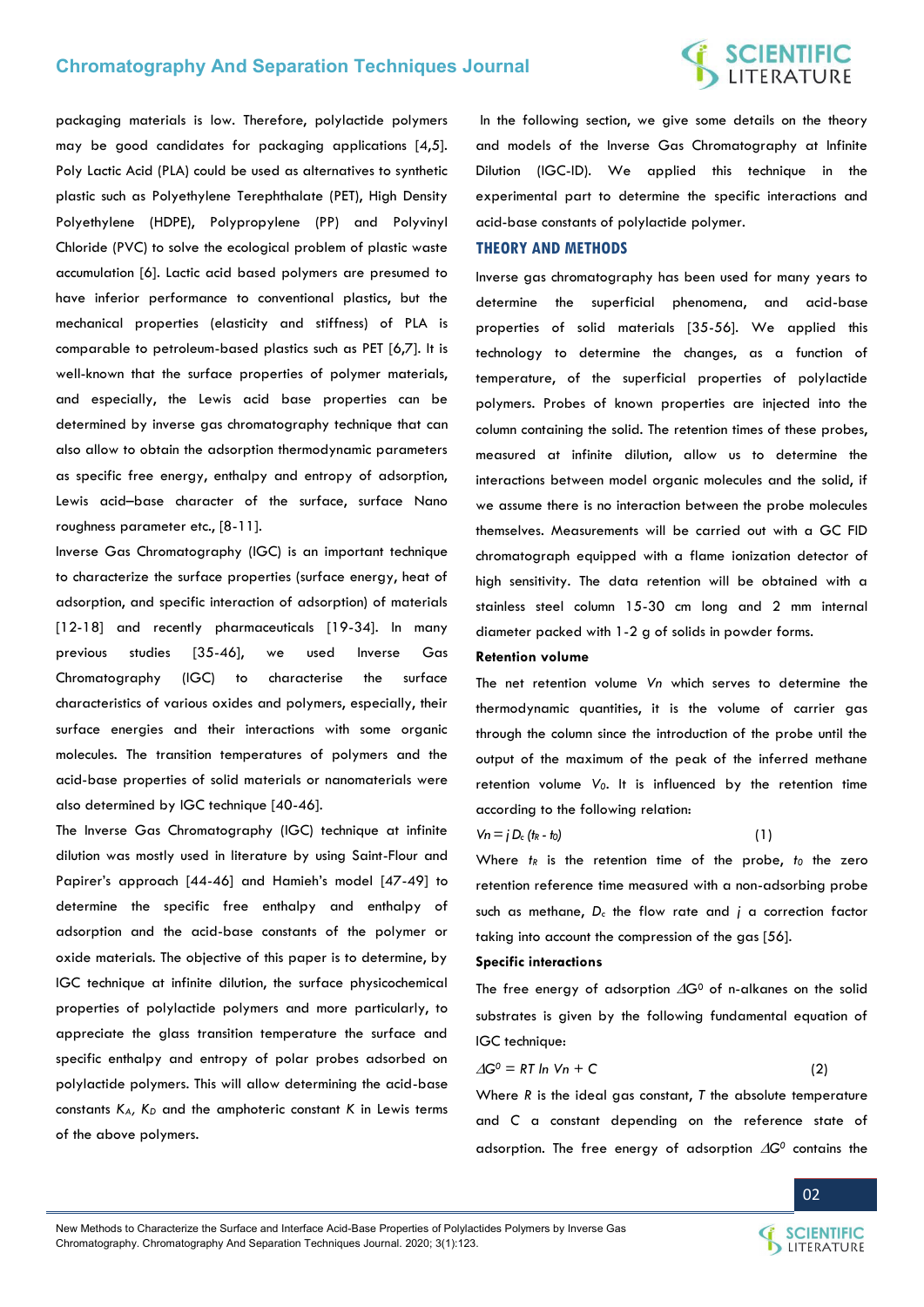# **SCIENTIFIC**<br>LITERATURE

two contributions relative to the dispersive and specific interactions. In the case of n-alkanes,  $\Delta G^0$  is equal to the free energy of adsorption corresponding to the dispersive interactions  $\Delta G^d$  only. To calculate the specific interactions between the solid substrates and polar probes, several methods were used in the literature [12-15,35-56]. Two methods are presented below. The method developed by Brendlé and Papier [44,45] can be used to quantify more precisely the specific interactions, method considered up to now the most popular one.

#### **Proposed methods**

This method allowing to obtain specific enthalpy of interaction between a probe and a solid is that developed by Papirer team [44-46] who obtained a straight line when plotting *RTlnVn* against the logarithm of the vapor pressure lnP0 where P0 is the vapor pressure of the probes. For a homologous series of n-alkanes, whatever the nature of the solid substrates:

 $RT \ln V_n = A \ln P_0 + B$  (3)

Where *A* and *B* are constants depending of the nature of the solid substrate.

When polar molecules are injected into the column, specific interactions are established between these probes and the solid surface and  $\Delta G^0$  is now given by:

$$
\Delta G^0 = \Delta G^{d} + \Delta G^{sp} \tag{4}
$$

Where  $\Delta G$ <sup>sp</sup> refers to specific interactions of a polar molecule adsorbed on solid substrate.

The choice of Papirer method was made considering that the logarithm of the vapor pressure which is closely related to the evaporation enthalpies (*Hv*) was representative of the capacity of interactions of two identical molecules. This method presents several advantages since *P0* values are given in the literature or are computable even at relatively high measurement temperatures as long as these stay below the critical temperature of the probe. Yet, problems do appear with certain solids, possessing a high surface energy, since the representative points of some polar probes fall beneath the alkane-line. We advantageously used Papirer method to quantify the specific free energy of adsorption of polar molecules and obtain the acid-base constants of the different hydrocarbon materials.

#### **Determination of acid-base constants of solid substrates**

By plotting  $\Delta G^{sp}$  of the polar molecules as a function of the temperature, the specific enthalpy

(*Hsp*) will be obtained from:

 $\Delta G^{\text{sp}} = \Delta H^{\text{sp}} - T \Delta S$ 

$$
{}^{\text{sp}} \hspace{2.5cm} (5)
$$

The curves representing the variations of  $\Delta G^{sp}(T)$  versus the temperature will allow the thermodynamic calculation of specific enthalpy and entropy as a function of the temperature. **The Guttmann method:** Inverse gas chromatography is used to evaluate Lewis type acid- base interactions, exchanged between a solid surface and polar molecules. Gutmann [56] classified the polar molecules by assigning an Electron Donor *(ND)* and a number of Electron Acceptor *(NA)* which realizes respectively the acidity and the basicity of the molecule. In analogy to the approach of Guttmann, Papirer and al [44-46] proposed to characterize the solid by two parameters *K<sup>A</sup>* and *KD* respectively reflect the basic and the acidic character of the solid. These two constant measure the ability of the solid to develop respectively the acid and base interactions with basic, acidic or amphoteric probes. They are connected to the specific enthalpy *ΔH<sup>a</sup> SP* through the following equation:

$$
(-\Delta H^{\rm sp}) = (K_A.D_N + K_D.A_N)
$$
 (6)

Where *KA* and *KD* respectively represent the acidic and the basic character of the solid and *NA* and *ND* represent the donor number and the electron acceptor of the probe according to the scale of Gutmann [57].

Equation 6 can be written as:

$$
\frac{-\Delta H^{SP}}{AN} = \frac{DN}{AN} K_A + K_D \tag{7}
$$

The representation of  $\frac{-\Delta H^{\rm Sp}}{AN}$  in function of  $\frac{DN}{AN}$  gives in general

a straight line of slope *KA* and intercept *K<sup>D</sup>*

**The Hamieh model:** In several cases, the Gutmann method cannot be applied because the linearity of equation 6 is not satisfied for many solid substrates. Hamieh et al., [41-44,47- 49] corrected the classical relationship and proposed a new equation by adding a third parameter K reflecting the amphoteric character of the oxide or polymer according to:

$$
(-\Delta H^{SD}) = K_A DN + K_D AN - K DN AN \qquad (8)
$$

By dividing by *AN*, we obtain:



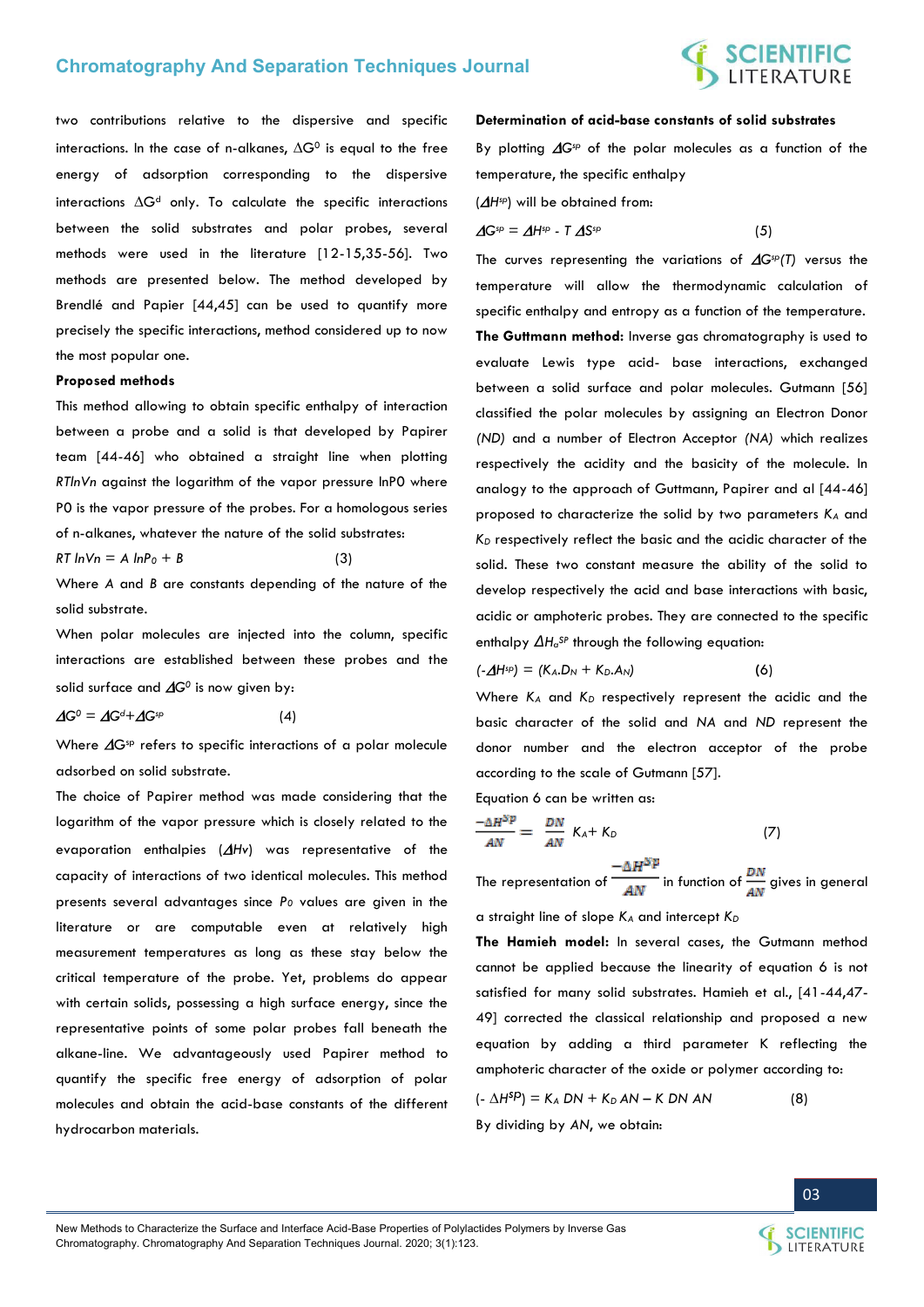# **SCIENTIFIC**<br>LITERATURE

$$
-\frac{\Delta H^{sp}}{AN} = K_A \frac{DN}{AN} + K_D - K \cdot DN \tag{9}
$$

Equation (13) can be symbolically written as:

$$
X_1 = K_p + K_A X_2 - K X_3 \tag{10}
$$

Where  $X_1 = -\frac{1}{AN}$  $X_1 = -\frac{\Delta H^{sp}}{M}$ *AN*  $X_2 = \frac{DN}{MN}$ ,  $X_3 = DN$  and  $K =$ 

#### *K*(*KA,KD*)

*X1, X2* and *X3* are known for every polar molecule, whereas *KD, KA* and *K* are the unknown of the problem.

By using *N* probes, relationship (10) will allow us to obtain a linear system given three equations at three unknown numbers: *KD, KA* and *K*. The matrix representing this linear application is a symmetrical one; we deduce that the problem (10) has a unique solution for  $N \geq 3$ . We can apply this method to calculate the acid-base constants of our silicas materials.

### **EXPERIMENTAL PART**

#### **Materials**

PLA polymers used in the storage of olive oils were procured directly from Lebanese markets. The packaging polymer samples were cut into small rectangular pieces with scissors and using cotton gloves to avoid contamination of the plastic samples. The area of each test specimen was equal to 10 cm2. The polymer pieces were then grinded to obtain a size range of PLA particles between 100 and 250 um. Particles of the correct size were introduced into a stainless steel column, which was 30 cm long and had an internal diameter of 2 mm. A mass of 1 g of PLA was used to fill the chromatographic column. The column filled with the sample was conditioned at 120 °C for 12 h to remove any impurities.

The measurements of retention time were done by using the IGC technique. The column was then attached to the gas chromatograph, fitted with a flame ionization detector. Helium was used as carrier gas; its flow-rate was equal to about 20 mL min-1. IGC measurements at infinite dilution were done by varying the temperature from 40 °C to 100 °C.

Chromatographic injections were made using Hamilton micro syringes. We used the inverse gas chromatography technique at infinite dilution for the physicochemical characterization of different materials. Measurements were carried out with a DELSI GC 121 FB Chromatograph equipped with a flame ionization detector of high sensitivity.

#### **Solvents**

Classical organic probes, characterized by their donor and acceptor numbers, were used in this study. Corrected acceptor number *AN′ = AN-AN<sup>d</sup>* , given by Riddle and Fowkes [51], who subtracted the contribution of Van der Waals interactions (or dispersion forces), was normalized by Hamieh et al., [47,48], and proposed a dimensionless donor number *DN′* according to the following relationship:

*DN′* = 2.5(mol/kcal) *DN* (kcal/mol) (11)

 However, if one wants to use *DN* in kcal/mol, *AN′* can be easily transformed to the kcal/mol unit using the following relationship:

$$
AN'(kcal/mol) = \frac{40 (kcal/mol)}{100} \ AN'(unitless)
$$
 (12)

Solvents listed below were used as probes for IGC measurements. They were selected for their

ability to interact with three different types of interaction forces, that is, dispersive, polar, and hydrogen bonding. All probes (Aldrich or Merck) were highly pure grade (i.e., 99%). The probes used were n-alkanes (pentane, hexane, heptane, octane, and nonane); amphoteric solvents: acetone, toluene; basic solvents: ethyl acetate, and higher acidic solvent: dichloromethane. (Table 1) gives donor and acceptor numbers [57,58] of probe solvents used in this study.

| Table 1: Normalized donor<br>and acceptor numbers of some<br>polar molecules. |          |  |                         |                           |
|-------------------------------------------------------------------------------|----------|--|-------------------------|---------------------------|
| Polar probes                                                                  |          |  |                         | DN' AN' DN'/AN' Character |
| Dichloromethane                                                               |          |  | $3 \mid 13.5 \mid 0.22$ | <b>Higher acidity</b>     |
| Benzene                                                                       | 0.25 0.6 |  | 0.42                    | Weaker acidity            |
| Toluene                                                                       | 9.75 3.3 |  | 2.95                    | Amphoteric                |
| Acetone                                                                       | 42.5 8.7 |  | 4.89                    | Amphoteric                |
| Ethyl acetate                                                                 | 42.8 5.3 |  | 8.08                    | More basic                |

#### **GC Conditions**

The IGC measurements were performed on a commercial Shimadzu GC-14A gas chromatograph equipped with a flame ionization detector. Dried nitrogen was the carrier gas. The gas flow rate was set at 30 mL/min. The injector and detector temperatures were maintained at 200 ºC during the experiments. To achieve infinite dilution,  $0.5$   $\mu$ L of each probe

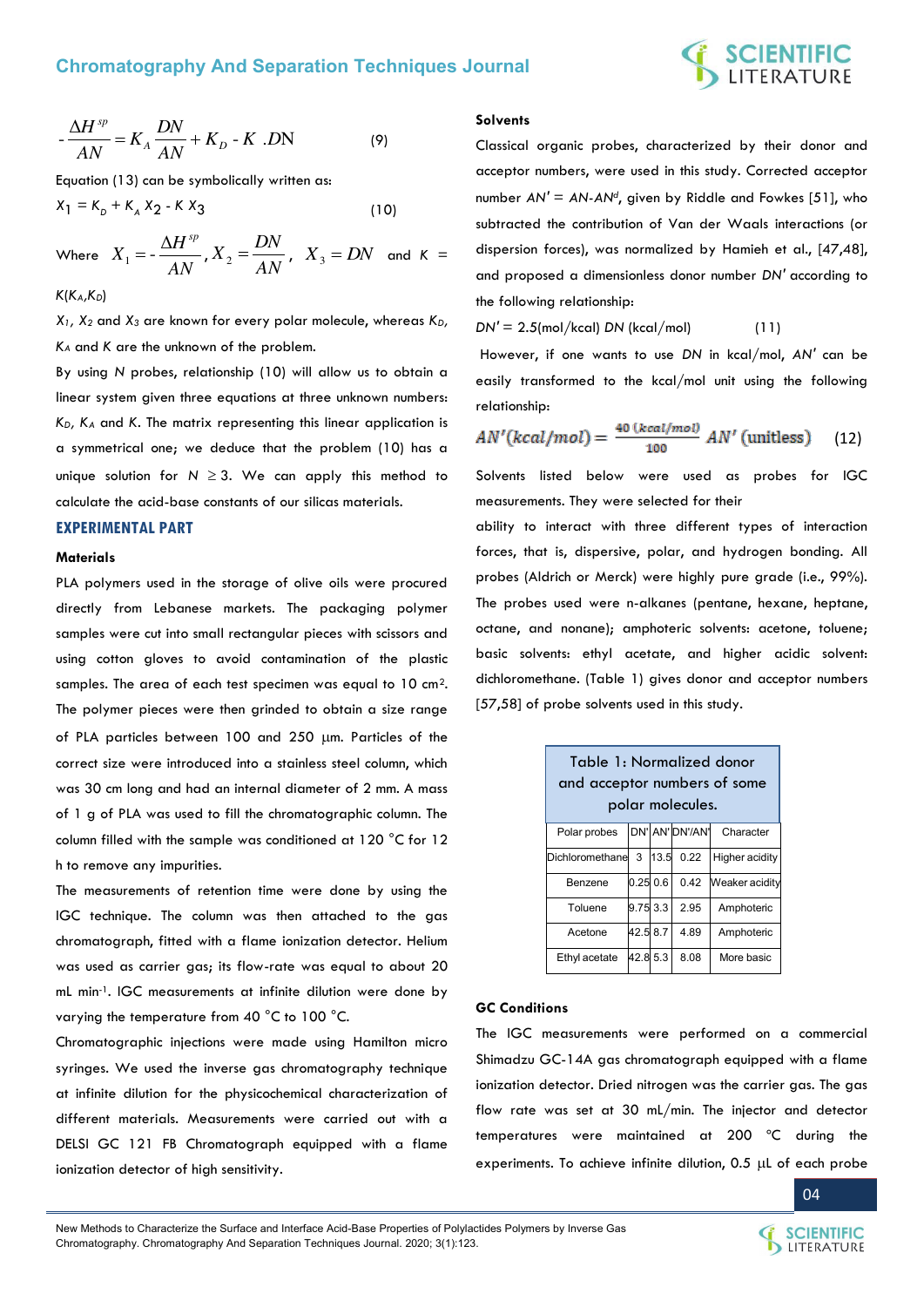# **SCIENTIFIC**<br>LITERATURE

was injected with 10 µL Hamilton syringes, in order to approach linear condition gas chromatography. In such a way that the interactions between probe molecules can be considered to be negligible and only the interactions between the surface of the solid and an isolated probe molecule are important. The column temperatures were 40 to 100 ºC, varied in 5 to 10 ºC steps. Each probe injection was repeated three times, and the average retention time, *tR*, was used for the calculation. The standard deviation was less than 1% in all measurements. All four columns used in this study were prepared using a stainless-steel column with a 5 mm inner diameter and with an approximate length of 30 cm.

#### **Results and discussion**

**Determination of the glass transition temperature of PLA by IGC:** The results obtained with PLA powder by IGC at infinite dilution allowed to determine the retention volume of different n-alkanes and polar molecules adsorbed on PLA polymers. On figure 1, we plotted the curves  $R T ln V n = f(1/T)$  of PLA for the different n-alkanes obtained by IGC at infinite dilution. The curves of (Figure 1) clearly shows the presence of a glass transition  $Tg = 64$  °C (see on figure 1,  $1/Tg = 0.00297$  K<sup>-1</sup>). The usual glass transition of PLA is equal to 60 °C. However, this value can vary between 60 °C and 65 °C, because the glass transition is very affected by the experimental method, experimental conditions, the molecule nature and the polymer morphology.



**Variations the specific free energy changes of PLA:** In this part, we give on (Figure 2) the variations of specific free energy changes *(–Gsp)* of PLA polymers surfaces in interaction with the different adsorbed polar molecules as a function of

the temperature T. The specific free energy changes are obtained by using relations 3 and 4. The curves of figure 2 show for all polar probes adsorbed on PLA polymer a linear dependency in the temperature intervals [313K – 333K] and [353K – 373K] (see dashed lines). However, the linearity is not satisfied near the glass transition temperature Tg in the domain [333K – 353K] where the specific interaction free energy presents a maximum at this temperature Tg for all polar molecules. This will induces a large variation of specific interactions as a function of the temperature and consequently an important dependency of acid base properties of PLA versus the temperature. The large specific interactions are obtained with the dichloromethane molecule, the more acidic probe. This reveals more basic PLA polymer than acidic. On the other hand, there are important specific interactions with the amphoteric probes, such as toluene and acetone meaning an important acid base character of PLA surface in Lewi terms.



#### **Variations of the specific enthalpy Hsp and entropy Hsp of**

**PLA:** The curve equations *(–Gsp*(T)) obtained from figure 2 for the different domains of temperature given on (Tables  $2-6$ ) also allows to obtain the specific enthalpy  $\Delta H^{sp}$  and entropy Hsp of various polar molecules. Knowing the values of the above specific variables, we obtained the variations of the specific enthalpy  $\Delta H^{sp}$  and entropy  $\Delta H^{sp}$  of various polar probes as a function of the temperature. The obtained curves plotted on (Figures 3,4) clearly show the non-linearity of these variables surrounding the glass transition temperature.



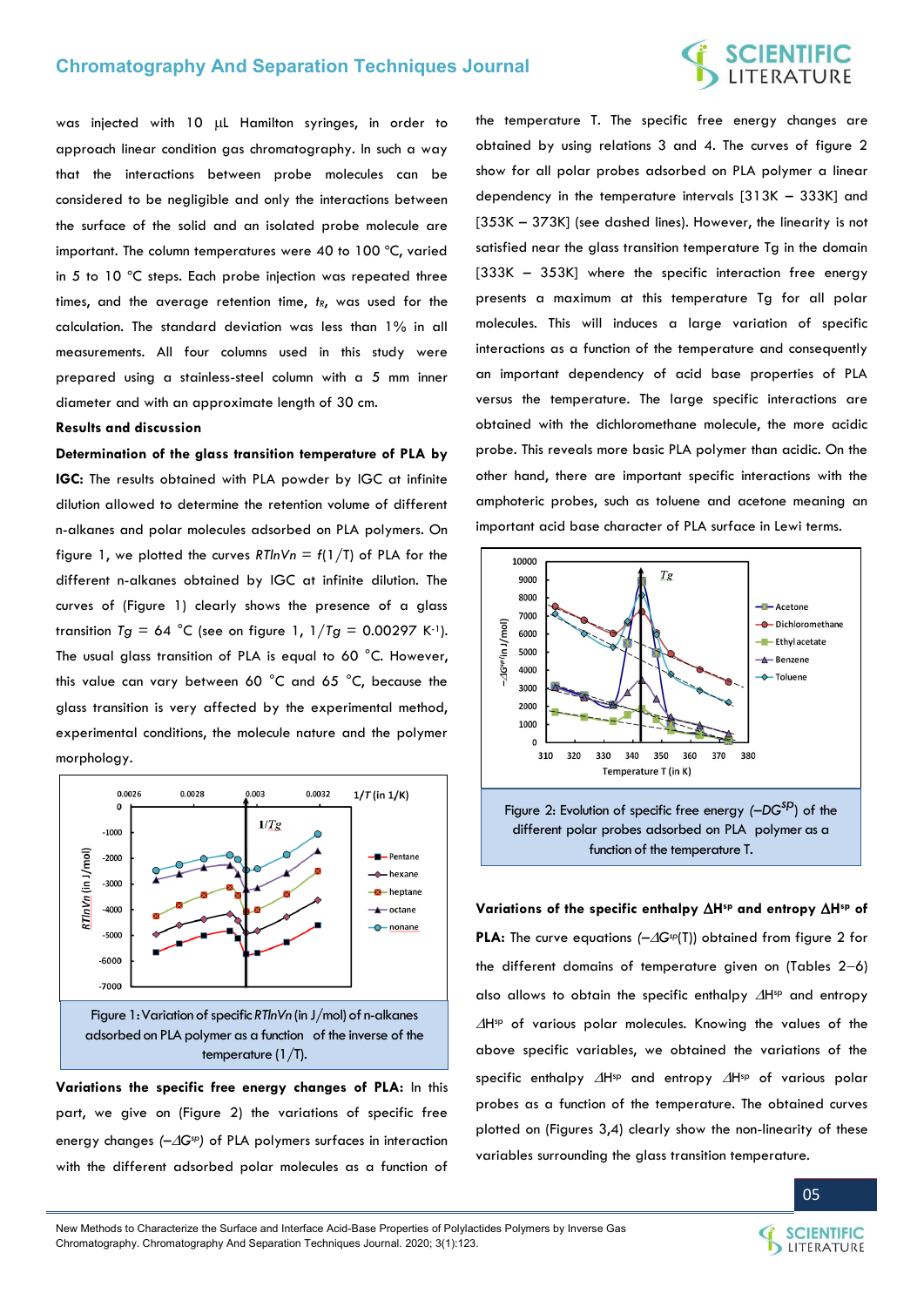Figures 3 and 4 prove that the linearity of specific enthalpy  $\Delta H$ <sup>sp</sup> and entropy  $\Delta H$ <sup>sp</sup> of various polar probes are satisfied in the temperature intervals [313K – 333K] and [353K – 373K]. However, this linearity is not assured in the interval [333K – 353K] where we clearly observe an important variation of the specific variables near the glass transition temperature.



Figure 3: Evolution of specific enthalpy  $(-DH^{SD})$  of the different polar probes adsorbed on PLA polymer as a function of the temperature T.



**Determination of the acid base constants of PLA polymer:** In order to determine the acid-base constants *KA* and *K<sup>D</sup>* of PLA polymer, we represented on (Figure 5) the variation of *- Hsp/AN'* as a function of *DN'/AN'* of different polar molecules adsorbed on PLA for the various domains of temperature. The obtained curves of figures 4 demonstrated the non-linearity of the variations of *-Hsp/AN'* for all temperatures. Consequently, the classical equation (7) cannot be used here to

determine the values of *KA* and *KD* of these materials, because of the smaller value of the linear regression coefficients between ( $r^2$  = 0.1 to 0.2). Therefore, to determine with more accuracy the acid base constants of PLA, we then applied the Hamieh's model and corrected the classic equation (7).



different temperatures.

**Accurate calculation of acid base constant using Hamieh's model and discussion:** Hamieh's model [29, 40-42,52] proposed a new relationship by adding a third parameter *K* reflecting the amphoteric character of solid surfaces (see equation 8). We used this model to calculate the three acidbase constants *KA, K<sup>D</sup>* and *K* of PLA surface and obtained an excellent three dimension linear regression coefficients approaching  $r^2 = 1.000$ . The obtained results are given on (Table 7).

| Table 2: Equations of specific free energy (-DG <sup>SP</sup> (T)) and         |                                   |                  |                            |  |  |
|--------------------------------------------------------------------------------|-----------------------------------|------------------|----------------------------|--|--|
| values of specific enthalpy -DH <sup>SP</sup> and entropy -DS <sup>SP</sup> of |                                   |                  |                            |  |  |
|                                                                                | acetone.                          |                  |                            |  |  |
| Range of T                                                                     | $-\Delta G^{sp}$ (T) of Acetone   | $-\Delta H^{sp}$ | $-\Lambda$ s <sup>sp</sup> |  |  |
|                                                                                |                                   | (kJ/mol)         | (J/mol)                    |  |  |
| $313 - 333$                                                                    | $-\Delta G^{sp}$ (T) = -51.75T +  | 19.322           | 51.75                      |  |  |
| $333 - 343$                                                                    | $-\Delta G^{sp}$ (T) = 683.64T -  | $-225.67$        | $-683.6$                   |  |  |
| $343 - 353$                                                                    | $-\Delta G^{sp}$ (T) = -792.14T + | 280.745          | 792.14                     |  |  |
| 353 - 373                                                                      | $-\Delta G^{sp}$ (T) = -45x +     | 16.875           | 45                         |  |  |

The obtained results obtained solving the linear system (10) are presented on figures 6 giving the variations of acid-base constants *KD, KA, K* and of the ratio *KA/KD* of PLA surface as a



SCIENTIFIC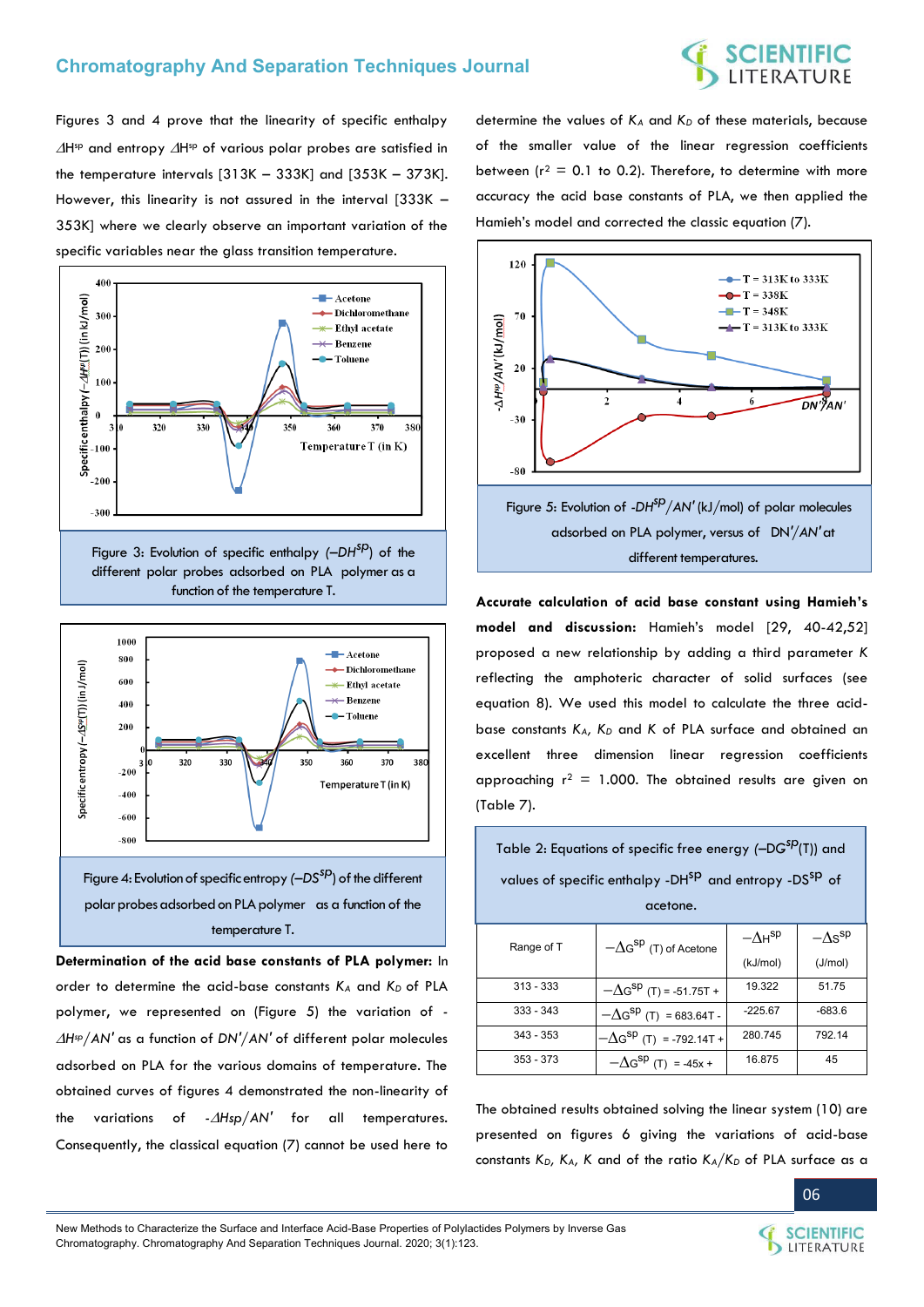

function of the temperature. (Figure 6) obviously show that the PLA polymer has a strong that decreases near the glass transition temperature and increases after Tg temperature. PLA presents very weak acid character, whereas the global basic character given by *KD/KA* increases when the temperature increases.

| Table 3. Equations of specific free energy (-DG <sup>SP</sup> (T)) and<br>values of specific enthalpy -DH <sup>SP</sup> and entropy -DS <sup>SP</sup> of<br>Acetone. |                                                                                                                                                                 |           |        |  |
|----------------------------------------------------------------------------------------------------------------------------------------------------------------------|-----------------------------------------------------------------------------------------------------------------------------------------------------------------|-----------|--------|--|
|                                                                                                                                                                      | Range of T $\left[-\Delta G^{\rm sp}\left(T\right)$ of Dichloromethane $\left[-\Delta H^{\rm sp}\left(kJ/mol\right)\right]-\Delta S^{\rm sp}\left(J/mol\right)$ |           |        |  |
| $313 - 333$                                                                                                                                                          | $-\Delta G^{sp}$ (T) = -75T + 31023                                                                                                                             | 31.023    | 75     |  |
| $333 - 343$                                                                                                                                                          | $-\Delta G^{sp}$ (T) = 120T - 33938                                                                                                                             | $-33.938$ | $-120$ |  |
| $343 - 353$                                                                                                                                                          | $-\Delta G^{sp}$ (T) = -232T + 86851                                                                                                                            | 86.851    | 232    |  |
| $353 - 373$                                                                                                                                                          | $-\Delta G^{sp}$ (T) = -78T + 32434                                                                                                                             | 32.434    | 78     |  |

| Table 4: Equations of specific free energy (-DG <sup>SP</sup> (T)) and<br>values of specific enthalpy -DH <sup>SP</sup> and entropy -DS <sup>SP</sup> of<br>Ethyl acetate. |                                              |                  |                  |  |
|----------------------------------------------------------------------------------------------------------------------------------------------------------------------------|----------------------------------------------|------------------|------------------|--|
| Range of T                                                                                                                                                                 | $-\Delta G^{sp}$ (T) of Ethyl                | $-\Delta H^{sp}$ | $-\Delta s^{sp}$ |  |
|                                                                                                                                                                            | acetate                                      | (kJ/mol)         | (J/mol)          |  |
| $313 - 333$                                                                                                                                                                | $-\Delta G^{sp}$ (T) = -25T +<br>9498.9      | 9.499            | 25               |  |
| $333 - 343$                                                                                                                                                                | $-\Delta$ G $^{\text{sp}}$ (T) = 70T - 22141 | $-22.141$        | -70              |  |
| $343 - 353$                                                                                                                                                                | $-\Delta G^{sp}$ (T) = -120.2T +<br>43127    | 43.127           | 120.2            |  |
| $353 - 373$                                                                                                                                                                | $-\Delta G^{SP}$ (T) = -24.4T +<br>9286.9    | 9.287            | 24.4             |  |

| Table 5: Equations of specific free energy (-DG <sup>SP</sup> (T)) and<br>values of specific enthalpy -DH <sup>SP</sup> and entropy -DH <sup>SP</sup> of |                                        |                                                     |        |  |
|----------------------------------------------------------------------------------------------------------------------------------------------------------|----------------------------------------|-----------------------------------------------------|--------|--|
| Benzene.                                                                                                                                                 |                                        |                                                     |        |  |
| Range of T                                                                                                                                               | $-\Delta G^{sp}$ (T) of Benzene        | –∆H <sup>Sp</sup> (kJ/mol)–∆S <sup>Sp</sup> (J/mol) |        |  |
| $313 - 333$                                                                                                                                              | $-\Delta G^{SP}$ (T) = -47T + 17751    | 17.751                                              | 47     |  |
| $333 - 343$                                                                                                                                              | $-\Delta G^{SP}$ (T) = 133T - 42189    | $-42.189$                                           | $-133$ |  |
| $343 - 353$                                                                                                                                              | $-\Delta G^{SP}$ (T) = -203.5T + 73281 | 73.281                                              | 203.5  |  |
| $353 - 373$                                                                                                                                              | $-\Delta G^{SP}$ (T) = -45.75T + 17576 | 17.576                                              | 45.8   |  |

Table 6: Equations of specific free energy *(*-D*G sp*(T)) and values of specific enthalpy -DH<sup>SP</sup> and entropy -DS<sup>SP</sup> of Toluene.

| Range of T  | $-\Delta G^{\text{sp}}$ (T) of Toluene |           | $-\Delta$ H <sup>SP</sup> (kJ/mol) $-\Delta$ S <sup>SP</sup> (J/mol) |
|-------------|----------------------------------------|-----------|----------------------------------------------------------------------|
| $313 - 333$ | $-\Delta G^{sp}$ (T) = -92.5T + 36035  | 36.035    | 92.5                                                                 |
| $333 - 343$ | $-\Delta G^{sp}$ (T) = 287T - 90334    | $-90.334$ | $-287$                                                               |
| $343 - 353$ | $-\Delta G^{sp}$ (T) = -437T + 158107  | 158.107   | 437                                                                  |
| $353 - 373$ | $-\Delta G^{sp}$ (T) = -77.5T + 31107  | 31.107    | 77.5                                                                 |

| Three acid-base<br>constants KA, KD and<br>K of PLA |  |  |  |                       |
|-----------------------------------------------------|--|--|--|-----------------------|
| Temperature KD KA K KD/KA                           |  |  |  |                       |
| 313                                                 |  |  |  | 19.8-1.3-1.1 -15.3    |
| 323                                                 |  |  |  | 19.8-1.3-1.1 -15.3    |
| 330                                                 |  |  |  | 19.8-1.3-1.1 -15.3    |
| 335                                                 |  |  |  | 12.0-0.8-0.7 -15.0    |
| 343                                                 |  |  |  | $-43.4$ 2.8 1.5 -15.3 |
| 353                                                 |  |  |  | 77.6-5.0-3.2 -15.4    |
| 363                                                 |  |  |  | 10.0 0.4 - 1.1 23.8   |
| 368                                                 |  |  |  | 4.0 1.0 - 0.6 4.1     |
| 373                                                 |  |  |  | 4.0 1.0 - 0.6 4.1     |

| Table 8: Values specific enthalpy -DH <sup>SP</sup> |         |                                                   |        |  |  |
|-----------------------------------------------------|---------|---------------------------------------------------|--------|--|--|
| and entropy -DS <sup>SD</sup> of interaction of     |         |                                                   |        |  |  |
| polar molecules with the corresponding              |         |                                                   |        |  |  |
| values of the linear regression                     |         |                                                   |        |  |  |
| Polar probes                                        |         | $\Delta H^{sp}$ (kJ/mol) $-\Delta s^{sp}$ (J/mol) | $r^2$  |  |  |
| Acetone                                             | 20.777  | 51.228                                            | 0.116  |  |  |
| dichloromethane                                     | 29.217  | 68.098                                            | 0.7921 |  |  |
| ethyl acetate                                       | 96.58.6 | 24.835                                            | 0.6442 |  |  |
| benzene                                             | 16.155  | 40.846                                            | 0.6108 |  |  |

**Comparison with Gutmann method:** By using Gutmann method expressed by equation (7). We calculated the acid base constants, *KD, KA* of PLA polymer. Results obtained allowed us to deduce, from the variation of the specific free energy of adsorption against the temperature  $(-\Delta G^{sp}(T))$ , the specific enthalpy and entropy of interaction of polar molecules

Toluene 32.868 80.192 0.5727



**SCIENTIFIC** LITERATURE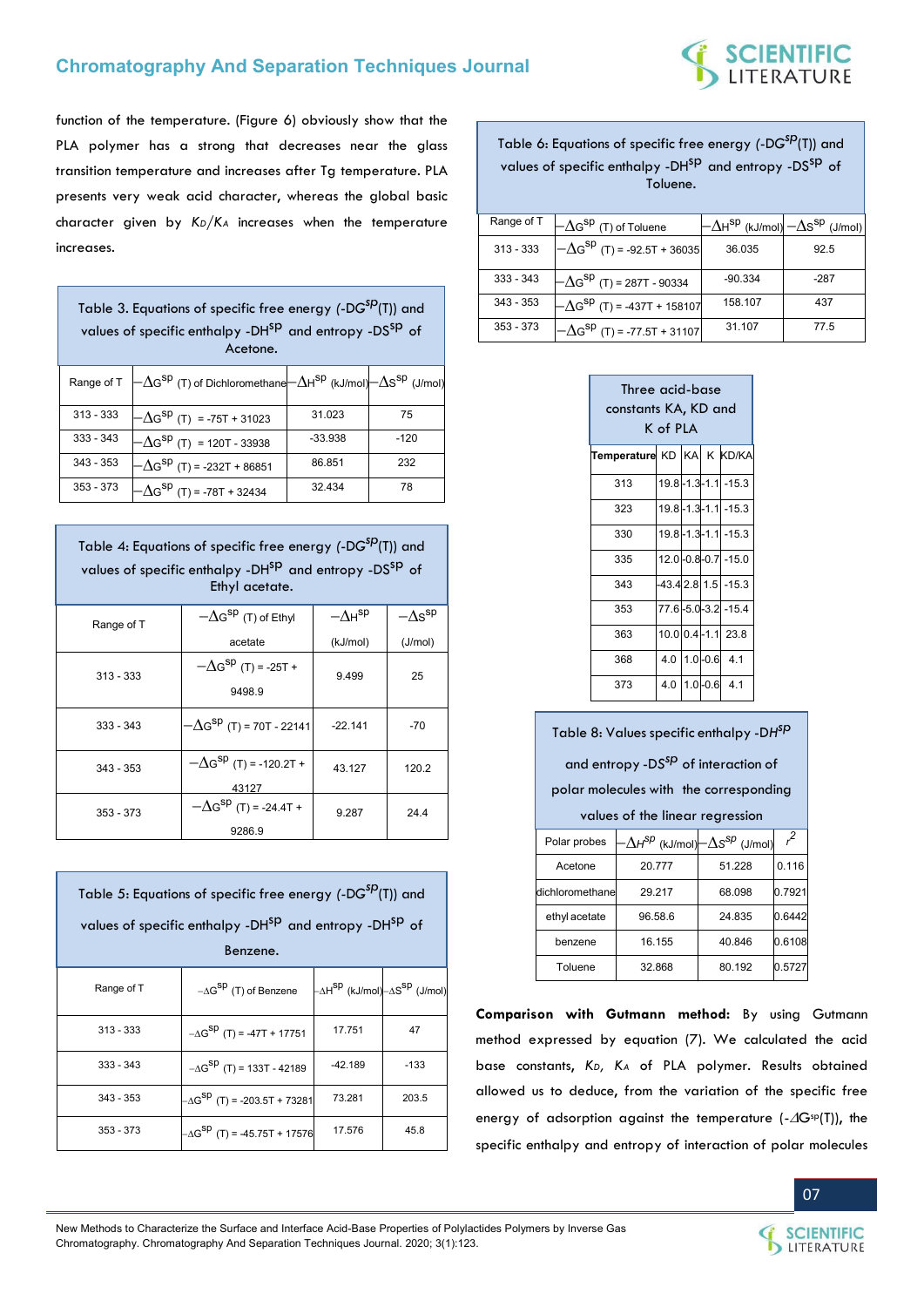

adsorbed on polylactide polymer (Table 8). It is clear that the linear regression coefficient,  $r^2$ , obtained for the various polar molecules adsorbed on PLA is comprised between 0.11 and 0.79. This implied that the linearity of  $(-\Delta Gsp(T))$  is not assured. The Gutmann method then cannot be advantageously used in this case. Now, if we use the Gutmann method, we obtain the following figure:

(Figure 7) gave a very poor linear regression coefficient ( $r^2$  = 0.0003); the linear equation is given by:

 $(-\Delta H_{SD}/AN') =$  = 0.06 (DN'AN') + 11.8, (r<sup>2</sup> = 0.0003)

We deduced the values of acid base constants of PLA by Gutmann method:

 $K_D = 11.8$ ,  $K_A = 0.06$  and  $K_D / K_A = 196.6$ 

Therefore, these values cannot be compared to those obtained by using Hamieh's model.







#### **CONCLUSION**

In this paper, we determined the acid base properties of polylactide polymer by using the inverse gas chromatography technique at infinite dilution. This technique allowed us to determine the glass transition of PLA, Tg =  $64$  °C and the specific interactions and acid-base properties in the Lewis terms of PLA. The variations of the specific free energy of adsorption of polar probes adsorbed on the polymers as a function of the temperature were determined and allowed to obtain the specific enthalpy and entropy. This allowed determining with a good accuracy the acid-base constants *KA, KD* and the amphoteric constant *K* of PLA surface. It was shown that the PLA polymer exhibits a strong basic character in Lewis terms.

#### **FUNDING SOURCES**

This research did not receive any specific grant from funding agencies in the public, commercial, or not-for-profit sectors.

#### **REFERENCES**

- 1. [Ahmed J, Varshney SK. \(2011\). Polylactides](https://www.tandfonline.com/doi/full/10.1080/10942910903125284)  Chemistry, [properties and green packaging technology: a review.](https://www.tandfonline.com/doi/full/10.1080/10942910903125284)  [International Journal of Food Properties. 14:37-58.](https://www.tandfonline.com/doi/full/10.1080/10942910903125284)
- 2. [Saltzman WM. \(2001\). Drug Delivery: Engineering](https://www.amazon.com/Drug-Delivery-Engineering-Principles-Chemical/dp/0195085892)  [principles for drug therapy; Oxford University Press: New](https://www.amazon.com/Drug-Delivery-Engineering-Principles-Chemical/dp/0195085892)  [York. 334-336.](https://www.amazon.com/Drug-Delivery-Engineering-Principles-Chemical/dp/0195085892)
- 3. [Auras R, Harte B, Selke S. \(2004\). An overview of](https://www.ncbi.nlm.nih.gov/pubmed/15468294)  [Polylactides as Packaging Materials. Macromol, Biosci. 4:](https://www.ncbi.nlm.nih.gov/pubmed/15468294)  [835-864.](https://www.ncbi.nlm.nih.gov/pubmed/15468294)
- 4. [Ikada Y, Tsuj H. 2000. Biodegradable polyesters for](http://web.mit.edu/course/10/10.569/www/ikadaPEreview.pdf)  [medical and ecological applications. Macromol. Rapid](http://web.mit.edu/course/10/10.569/www/ikadaPEreview.pdf)  [Commun. 21:117-132.](http://web.mit.edu/course/10/10.569/www/ikadaPEreview.pdf)
- 5. [Dorgan JR, Lehermeier HJ, Palade LI, Cicero J. \(2001\).](https://onlinelibrary.wiley.com/doi/abs/10.1002/1521-3900%28200110%29175%3A1%3C55%3A%3AAID-MASY55%3E3.0.CO%3B2-K)  [Polylactide: Properties and Prospects of an](https://onlinelibrary.wiley.com/doi/abs/10.1002/1521-3900%28200110%29175%3A1%3C55%3A%3AAID-MASY55%3E3.0.CO%3B2-K)  [Environmentally Benign Plastic from Renewable Resources.](https://onlinelibrary.wiley.com/doi/abs/10.1002/1521-3900%28200110%29175%3A1%3C55%3A%3AAID-MASY55%3E3.0.CO%3B2-K)
- 6. [Moon S, Taniguchi I, Miyamoto M, Kimura Y, Lee CW.](https://journals.sagepub.com/doi/abs/10.1088/0954-0083/13/2/317)  [\(2001\). Synthesis and Properties of High-Molecular-](https://journals.sagepub.com/doi/abs/10.1088/0954-0083/13/2/317)[Weight Poly \(L-Lactic Acid\) by Melt/Solid](https://journals.sagepub.com/doi/abs/10.1088/0954-0083/13/2/317)  [Polycondensation under Different Reaction Conditions. High](https://journals.sagepub.com/doi/abs/10.1088/0954-0083/13/2/317)  [Performance Polymers. 13: 189-196.](https://journals.sagepub.com/doi/abs/10.1088/0954-0083/13/2/317)
- 7. [Ran XH, Jia Z, Han C, Yang Y, Dong L. \(2010\). Thermal](https://onlinelibrary.wiley.com/doi/abs/10.1002/app.31701)  [and Mechanical Properties of Blends of Polylactide and](https://onlinelibrary.wiley.com/doi/abs/10.1002/app.31701)  [Poly\(ethylene glycol-co-propylene glycol\): Influence of](https://onlinelibrary.wiley.com/doi/abs/10.1002/app.31701)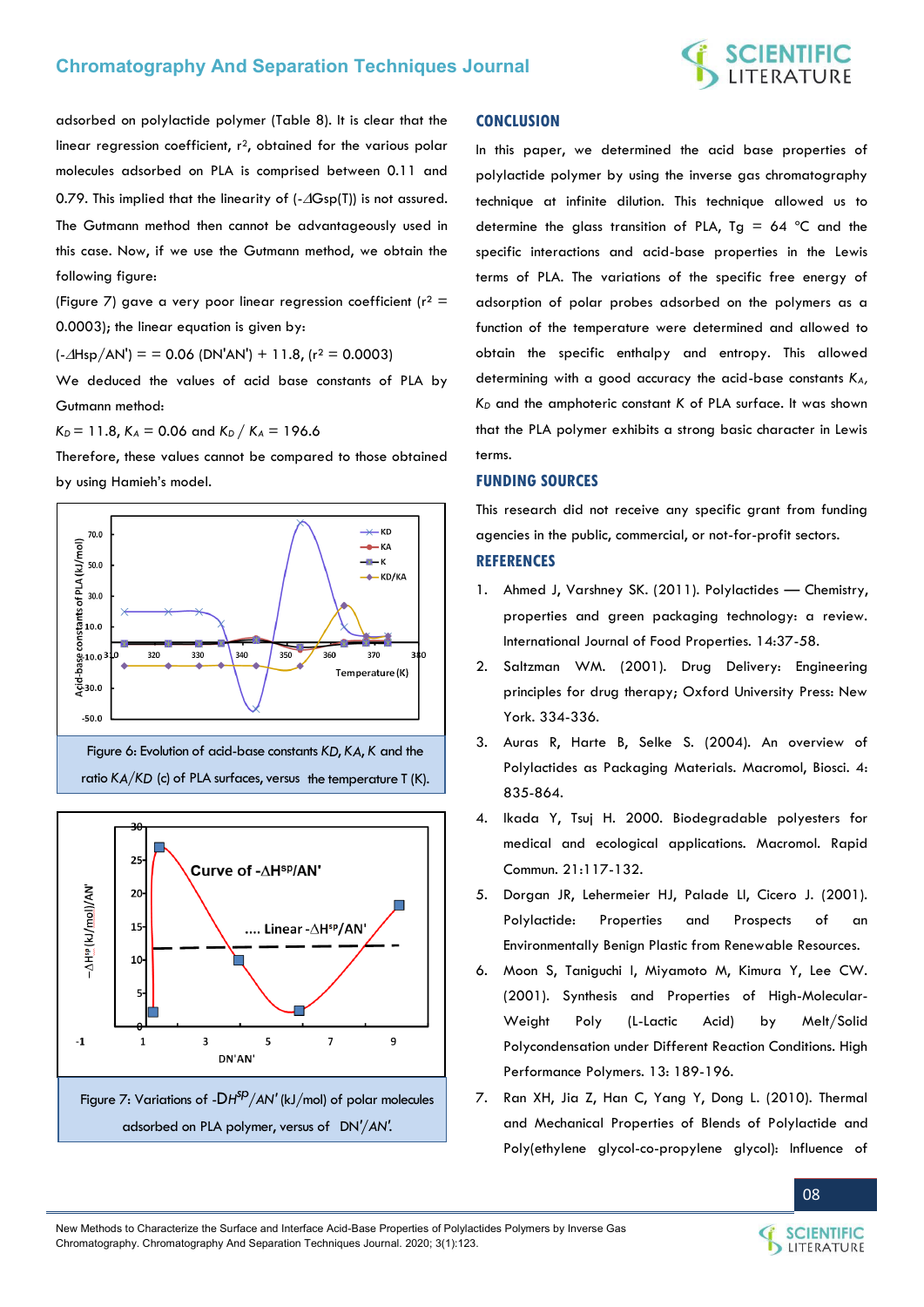

[Annealing. Journal of Applied Polymer Science. 116:](https://onlinelibrary.wiley.com/doi/abs/10.1002/app.31701)  [2050-2057.](https://onlinelibrary.wiley.com/doi/abs/10.1002/app.31701) 

- 8. [Santos JMRCA, Guthrie JT. \(2005\). Analysis of interactions](https://www.sciencedirect.com/science/article/pii/S0927796X05000999)  [in multicomponent polymeric systems: The key-role of](https://www.sciencedirect.com/science/article/pii/S0927796X05000999)  [inverse gas chromatography. Mater Sci Eng R. 50: 79-](https://www.sciencedirect.com/science/article/pii/S0927796X05000999) [107.](https://www.sciencedirect.com/science/article/pii/S0927796X05000999)
- 9. [Gamelas JAF. \(2013\). The surface properties of cellulose](https://link.springer.com/article/10.1007/s10570-013-0066-5)  [and lignocellulosic materials assessed by inverse gas](https://link.springer.com/article/10.1007/s10570-013-0066-5)  [chromatography: a review. Cellulose. 20: 2675-2693.](https://link.springer.com/article/10.1007/s10570-013-0066-5)
- 10. [Mukhopadhyay P, Schreiber HP. \(1995\). Aspects of acid](https://www.sciencedirect.com/science/article/abs/pii/0927775795031373)[base interactions and use of inverse gas chromatography.](https://www.sciencedirect.com/science/article/abs/pii/0927775795031373)  [Colloids Surf A. 100: 47-71.](https://www.sciencedirect.com/science/article/abs/pii/0927775795031373)
- 11. [Gamelas JAF, Ferraz E, Rocha F. \(2014\). An insight into the](https://www.sciencedirect.com/science/article/abs/pii/S0927775714004038)  [surface properties of calcined kaolinitic clays: The grinding](https://www.sciencedirect.com/science/article/abs/pii/S0927775714004038)  [effect. Colloids Surf A. 455: 49-57.](https://www.sciencedirect.com/science/article/abs/pii/S0927775714004038)
- 12. [Ansari DM, Price GJ. \(2004\). Chromatographic estimation](https://www.sciencedirect.com/science/article/abs/pii/S0032386104000448)  [of filler surface energies and correlation with](https://www.sciencedirect.com/science/article/abs/pii/S0032386104000448)  [photodegradation of kaolin filled polyethylene. 45: 1823-](https://www.sciencedirect.com/science/article/abs/pii/S0032386104000448) [1831.](https://www.sciencedirect.com/science/article/abs/pii/S0032386104000448)
- 13. [Fekete E, Moczo J, Pukanszky B. \(2004\). Determination of](https://www.sciencedirect.com/science/article/abs/pii/S0021979703007197)  [the surface characteristics of particulate fillers by inverse](https://www.sciencedirect.com/science/article/abs/pii/S0021979703007197)  [gas chromatography at infinite dilution: a critical](https://www.sciencedirect.com/science/article/abs/pii/S0021979703007197)  [approach. J Colloid Interface Sci. 269: 143-152.](https://www.sciencedirect.com/science/article/abs/pii/S0021979703007197)
- 14. [Ward TC, Lloyd DR, Schreiber HP. Clara CP \(Eds\). \(1989\).](https://pubs.acs.org/isbn/9780841216105)  [Inverse Gas Chromatography, ACS Symp Publications.](https://pubs.acs.org/isbn/9780841216105)  [391.](https://pubs.acs.org/isbn/9780841216105)
- 15. [Cline D, Dalby R. \(2002\). Predicting the Quality of](https://link.springer.com/article/10.1023/A:1020338405947)  [Powders for Inhalation from Surface Energy and Area.](https://link.springer.com/article/10.1023/A:1020338405947)  [Pharm Res. 19: 1274-1277.](https://link.springer.com/article/10.1023/A:1020338405947)
- 16. [Feeley JC, York P, Sumby BS, Dicks H. \(2002\). Processing](https://link.springer.com/article/10.1023/A:1013103521464)  [effects on the surface properties of](https://link.springer.com/article/10.1023/A:1013103521464) α- lactose [monohydrate assessed by inverse gas chromatography](https://link.springer.com/article/10.1023/A:1013103521464)  [\(IGC\). Journal of Materials Science. 37: 217-222.](https://link.springer.com/article/10.1023/A:1013103521464)
- 17. Ticehurst MD. (1995). Characterisation of the surface energetics of pharmaceutical powders by inverse gas chromatography. University of Bradford. York. Ph.D. thesis.
- 18. [Buckton G. \(1997\). Characterisation of small changes in](https://www.sciencedirect.com/science/article/abs/pii/S0169409X97005073)  [the physical properties of powders of significance for dry](https://www.sciencedirect.com/science/article/abs/pii/S0169409X97005073)  [powder inhaler formulations. Adv Drug Delivery Rev. 26:](https://www.sciencedirect.com/science/article/abs/pii/S0169409X97005073)  [17-27.](https://www.sciencedirect.com/science/article/abs/pii/S0169409X97005073)
- 19. [Al-Ghamdi A, Al-Saigh ZY. \(2002\). Surface and](https://www.sciencedirect.com/science/article/abs/pii/S0021967302008877)  [thermodynamic characterization of conducting polymers by](https://www.sciencedirect.com/science/article/abs/pii/S0021967302008877)

[inverse gas chromatography. I. Polyaniline. J Chromatogr](https://www.sciencedirect.com/science/article/abs/pii/S0021967302008877)  [A. 69: 229- 243.](https://www.sciencedirect.com/science/article/abs/pii/S0021967302008877)

- 20. [Que RWuD, Al-Saigh ZY. \(2007\). Surface and](https://www.sciencedirect.com/science/article/abs/pii/S0021967307001719)  [thermodynamic characterization of conducting polymers by](https://www.sciencedirect.com/science/article/abs/pii/S0021967307001719)  [inverse gas chromatography: II. Polyaniline and its blend. J](https://www.sciencedirect.com/science/article/abs/pii/S0021967307001719)  [Chromatogr A. 1146: 93-102.](https://www.sciencedirect.com/science/article/abs/pii/S0021967307001719)
- 21. [Boukerma K, Micusik M, Mravcakova M, Omastova M,](https://www.sciencedirect.com/science/article/abs/pii/S0927775706005073)  [Vaulay MJ., et al. \(2007\). Surfactant-assisted control of](https://www.sciencedirect.com/science/article/abs/pii/S0927775706005073)  [the surface energy and interfacial molecular interactions](https://www.sciencedirect.com/science/article/abs/pii/S0927775706005073)  [of polypyrrole. Colloids Surf A. 293: 28-38.](https://www.sciencedirect.com/science/article/abs/pii/S0927775706005073)
- 22. [Bailey RA, Persaud KC. \(1998\). Application of inverse gas](https://www.sciencedirect.com/science/article/pii/S0003267098000841)  [chromatography to characterisation of a polypyrrole](https://www.sciencedirect.com/science/article/pii/S0003267098000841)  [surface. Anal Chim Acta. 363: 147-156.](https://www.sciencedirect.com/science/article/pii/S0003267098000841)
- 23. [Surana R, Randall L, Pyne A, Vemuri NM, Suryanarayanan](https://link.springer.com/article/10.1023/A:1026199604374)  [R. \(2003\). Determination of glass transition temperature](https://link.springer.com/article/10.1023/A:1026199604374)  [and in situ study of the plasticizing effect of water by](https://link.springer.com/article/10.1023/A:1026199604374)  [inverse gas chromatography. Pharm Res. 20: 1647-1654.](https://link.springer.com/article/10.1023/A:1026199604374)
- 24. [Shi B, Zhang Q, Jia L, Liu Y, Li B. \(2007\). Surface Lewis](https://www.ncbi.nlm.nih.gov/pubmed/17442325)  acid–[base properties of polymers measured by inverse](https://www.ncbi.nlm.nih.gov/pubmed/17442325)  [gas chromatography. J Chromatogr A. 1149: 390-393.](https://www.ncbi.nlm.nih.gov/pubmed/17442325)
- 25. [Santos J, Gil H, Portugal A, Guthrie JT. \(2001\).](https://www.researchgate.net/publication/226248828_Characterisation_of_the_surface_of_a_cellulosic_multi-purpose_office_paper_by_inverse_gas_chromatography)  [Characterisation of the surface of a cellulosic multi](https://www.researchgate.net/publication/226248828_Characterisation_of_the_surface_of_a_cellulosic_multi-purpose_office_paper_by_inverse_gas_chromatography)[purpose office paper by inverse gas chromatography.](https://www.researchgate.net/publication/226248828_Characterisation_of_the_surface_of_a_cellulosic_multi-purpose_office_paper_by_inverse_gas_chromatography)  [Cellulose. 8: 217-224.](https://www.researchgate.net/publication/226248828_Characterisation_of_the_surface_of_a_cellulosic_multi-purpose_office_paper_by_inverse_gas_chromatography)
- 26. [Voelkel A, Grzeskowiak T. \(2000\). The use of solubility](https://link.springer.com/article/10.1007/BF02490820)  [parameters in characterization of titanate modified silica](https://link.springer.com/article/10.1007/BF02490820)  [gel by inverse gas chromatography. Chromatographia.](https://link.springer.com/article/10.1007/BF02490820)  [51: 608-614.](https://link.springer.com/article/10.1007/BF02490820)
- 27. [Newell E, Buckton G, Butler DA, Thielmann F, Williams DR.](https://link.springer.com/article/10.1023/A:1011089511959)  [\(2001\). The Use of Inverse Phase Gas Chromatography to](https://link.springer.com/article/10.1023/A:1011089511959)  [Measure the Surface Energy of Crystalline, Amorphous,](https://link.springer.com/article/10.1023/A:1011089511959)  [and Recently Milled Lactose. Pharm Res. 18: 662-666.](https://link.springer.com/article/10.1023/A:1011089511959)
- 28. [Kalantzopoulou FR, Artemiacti T, Bassiotis I, Katsanos NA,](https://link.springer.com/article/10.1007/BF02490431)  [Plagianakos V. \(2001\). Time separation of](https://link.springer.com/article/10.1007/BF02490431)  [adsorption sites on heterogeneous surfaces by inverse gas](https://link.springer.com/article/10.1007/BF02490431)  [chromatography. Chromatographia. 53: 315-320.](https://link.springer.com/article/10.1007/BF02490431)
- 29. [Reutenauer F. Thielmann. \(2003\). The characterization of](https://link.springer.com/article/10.1023/A:1023788400431)  [Cotton Fabrics and the Interaction with Perfume Molecules](https://link.springer.com/article/10.1023/A:1023788400431)  [by Inverse Gas Chromatography \(IGC\). J Mater Sci. 38:](https://link.springer.com/article/10.1023/A:1023788400431)  [2205-2208.](https://link.springer.com/article/10.1023/A:1023788400431)
- 30. [Chow AH, Tong HH, Shekunov BY, York P. \(2004\). Use of](https://www.ncbi.nlm.nih.gov/pubmed/15497701)  [inverse gas chromatography \(IGC\) to determine the](https://www.ncbi.nlm.nih.gov/pubmed/15497701)

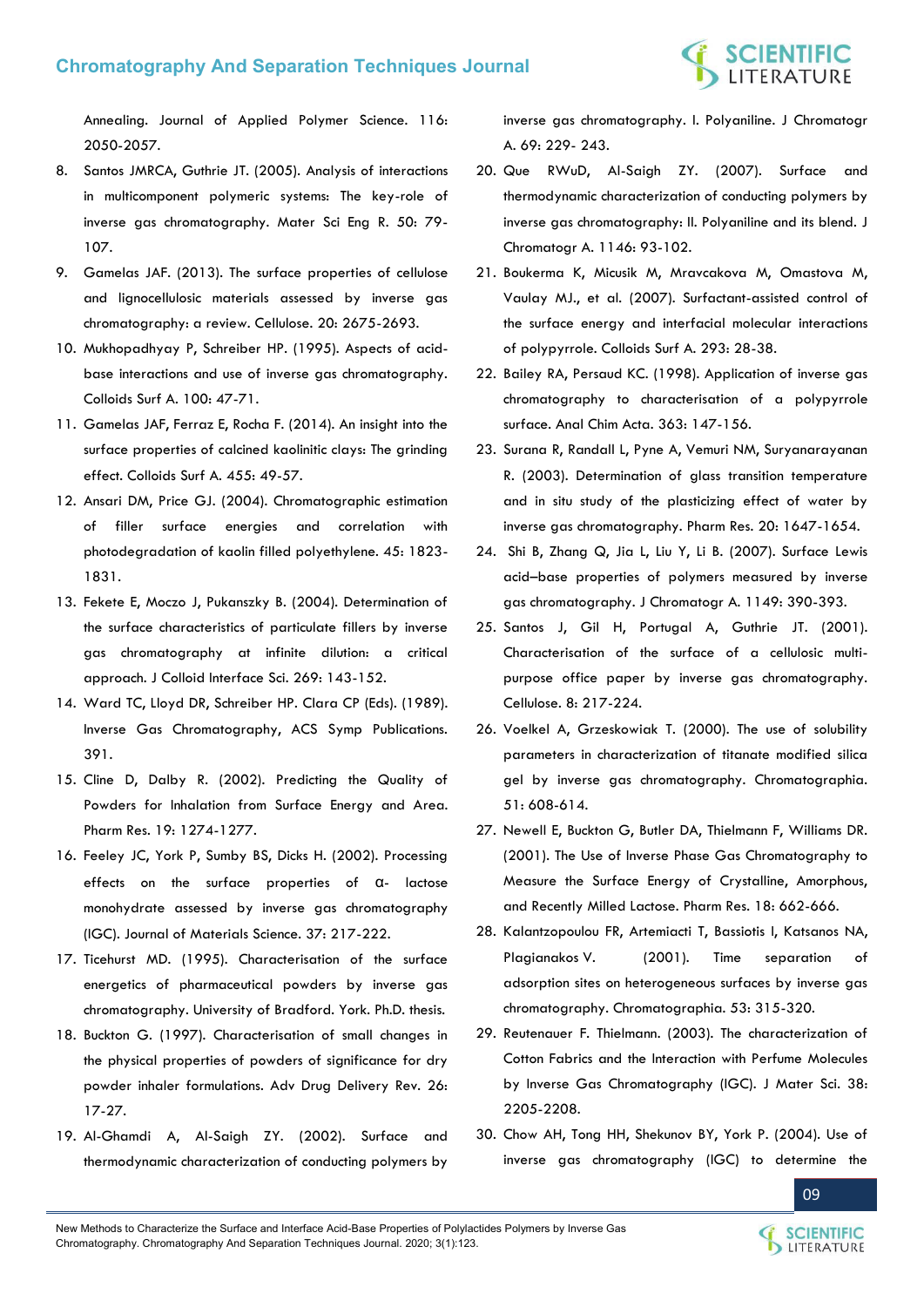

[surface energy and surface area of powdered materials.](https://www.ncbi.nlm.nih.gov/pubmed/15497701)  [Pharma Res. 21: 1718-1720.](https://www.ncbi.nlm.nih.gov/pubmed/15497701)

- 31. [Askin A. Yazici DT. \(2008\). A study of the surface analysis](https://onlinelibrary.wiley.com/doi/abs/10.1002/sia.2869)  [of some water-soluble polymers by inverse gas](https://onlinelibrary.wiley.com/doi/abs/10.1002/sia.2869)  [chromatography. Surf Interface Anal. 40:1237-1241.](https://onlinelibrary.wiley.com/doi/abs/10.1002/sia.2869)
- 32. [Sreekanth TVM, Reddy KS. \(2007\). Analysis of Solvent](https://link.springer.com/article/10.1365/s10337-006-0149-7) [Solvent Interactions in Mixed Isosteric Solvents by Inverse](https://link.springer.com/article/10.1365/s10337-006-0149-7)  [Gas Chromatography. Chromatographia. 65: 326-330.](https://link.springer.com/article/10.1365/s10337-006-0149-7)
- 33. [Yang YC, Yoon PR. \(2007\). Examination of the surface](https://link.springer.com/article/10.1007/s11814-007-0078-7)  [properties of kaolinites by inverse gas chromatography:](https://link.springer.com/article/10.1007/s11814-007-0078-7)  [Acid-base properties. Korean J. Chem Eng. 24: 451-456.](https://link.springer.com/article/10.1007/s11814-007-0078-7)
- 34. [Przybyszewska M, Krzywania A, Zaborski M, Szynkowska](https://www.sciencedirect.com/science/article/abs/pii/S0021967309006827)  [MI. \(2009\). Surface properties of zinc oxide nanoparticles](https://www.sciencedirect.com/science/article/abs/pii/S0021967309006827)  [studied by inverse gas chromatography. J Chromatogr A.](https://www.sciencedirect.com/science/article/abs/pii/S0021967309006827)  [1216: 5284-5291.](https://www.sciencedirect.com/science/article/abs/pii/S0021967309006827)
- 35. [Hamieh T, Rageul-Lescouet M, Nardin M, Schultz J. \(1996\).](https://ui.adsabs.harvard.edu/abs/1996JCP....93.1332H)  [Study of the surface properties of some metal oxides by](https://ui.adsabs.harvard.edu/abs/1996JCP....93.1332H)  [reverse gas chromatography and by zetametry in aqueous](https://ui.adsabs.harvard.edu/abs/1996JCP....93.1332H)  [and organic media. J Chim Phys. 93:1332-1363.](https://ui.adsabs.harvard.edu/abs/1996JCP....93.1332H)
- 36. [Hamieh T, Rageul-Lescouet M, Nardin M, Haidara H,](https://www.sciencedirect.com/science/article/abs/pii/S0927775796038551)  [Schultz J. \(1997\). Study of acid-base interactions between](https://www.sciencedirect.com/science/article/abs/pii/S0927775796038551)  [some metallic oxides and model organic molecules.](https://www.sciencedirect.com/science/article/abs/pii/S0927775796038551)  [Colloids and Surfaces A: Phys. and Eng. Aspects. 125:](https://www.sciencedirect.com/science/article/abs/pii/S0927775796038551)  [155-161.](https://www.sciencedirect.com/science/article/abs/pii/S0927775796038551)
- 37. [Hamieh T, Rezzaki M, Grohens Y, Schultz J. \(1998\). Glass](https://ui.adsabs.harvard.edu/abs/1998JCP....95.1964H/abstract)  [transition of adsorbed stereoregular PMMA by inverse gas](https://ui.adsabs.harvard.edu/abs/1998JCP....95.1964H/abstract)  [chromatography at infinite dilution. J Chim Phys. 95: 1964-](https://ui.adsabs.harvard.edu/abs/1998JCP....95.1964H/abstract) [1990.](https://ui.adsabs.harvard.edu/abs/1998JCP....95.1964H/abstract)
- 38. [Hamieh T, Rezzaki M, Schultz J. \(2001\). Study of the](https://www.sciencedirect.com/science/article/abs/pii/S0021979700972679)  [second order transitions and acid-base properties of](https://www.sciencedirect.com/science/article/abs/pii/S0021979700972679)  [polymers adsorbed on oxides, by using inverse gas](https://www.sciencedirect.com/science/article/abs/pii/S0021979700972679)  [chromatography at infinite dilution: I. Theory and Methods.](https://www.sciencedirect.com/science/article/abs/pii/S0021979700972679)  [J Colloid and Interface Science. 233: 339-342.](https://www.sciencedirect.com/science/article/abs/pii/S0021979700972679)
- 39. [Hamieh T, Rezzaki M, Schultz J. \(2001\). Study of the](https://www.sciencedirect.com/science/article/abs/pii/S0021979700972710)  [second order transitions and acid-base properties of](https://www.sciencedirect.com/science/article/abs/pii/S0021979700972710)  [polymers adsorbed on oxides, by using inverse gas](https://www.sciencedirect.com/science/article/abs/pii/S0021979700972710)  [chromatography at infinite dilution: II Experimental results.](https://www.sciencedirect.com/science/article/abs/pii/S0021979700972710)  [J Colloid and Interface Science. 233: 343-347.](https://www.sciencedirect.com/science/article/abs/pii/S0021979700972710)
- 40. [Hamieh T, Rezzaki M, Schultz J. \(2001\). Study of the](https://www.sciencedirect.com/science/article/abs/pii/S0927775701005970)  [transition temperatures and acid-base properties of poly](https://www.sciencedirect.com/science/article/abs/pii/S0927775701005970)  [\(methyl methacrylate\) adsorbed on alumina and silica, by](https://www.sciencedirect.com/science/article/abs/pii/S0927775701005970)  [using inverse gas chromatography technique. Colloids and](https://www.sciencedirect.com/science/article/abs/pii/S0927775701005970)

[Surfaces A: Physicochemical and Engineering Aspects. 189:](https://www.sciencedirect.com/science/article/abs/pii/S0927775701005970)  [279-291.](https://www.sciencedirect.com/science/article/abs/pii/S0927775701005970) 

- 41. [Hamieh T. \(2011\). Determination of the Transition](https://link.springer.com/article/10.1007/s10965-010-9519-9)  Phenomena of Poly(α[-n-alkyl\) methacrylates Adsorbed on](https://link.springer.com/article/10.1007/s10965-010-9519-9)  [Silica by Inverse Gas Chromatography \(IGC\). J Polym Res.](https://link.springer.com/article/10.1007/s10965-010-9519-9)  [18: 1159-1168.](https://link.springer.com/article/10.1007/s10965-010-9519-9)
- 42. [Hamieh T. \(2011\). New Approach for the Determination of](https://www.researchgate.net/publication/225977200_Determination_of_Lewis_Acid_Base_Properties_of_Polya-n-alkyl_Methacrylates_Adsorbed_on_Silica_by_Inverse_GC)  [Acid-base Properties of Poly\(](https://www.researchgate.net/publication/225977200_Determination_of_Lewis_Acid_Base_Properties_of_Polya-n-alkyl_Methacrylates_Adsorbed_on_Silica_by_Inverse_GC)α-n- alkyl) Methacrylates [Adsorbed on Silica by Inverse Gas Chromatography](https://www.researchgate.net/publication/225977200_Determination_of_Lewis_Acid_Base_Properties_of_Polya-n-alkyl_Methacrylates_Adsorbed_on_Silica_by_Inverse_GC)  [\(IGC\). Chromatographia. 73: 709-719.](https://www.researchgate.net/publication/225977200_Determination_of_Lewis_Acid_Base_Properties_of_Polya-n-alkyl_Methacrylates_Adsorbed_on_Silica_by_Inverse_GC)
- 43[. Hamieh T. \(2011\). Study of the Specific Entropy of Poly](https://www.tandfonline.com/doi/abs/10.1080/1539445X.2010.521608)  (α[-n-alkyl\) Methacrylates Adsorbed on Alumina or Silica](https://www.tandfonline.com/doi/abs/10.1080/1539445X.2010.521608)  [by Inverse Gas Chromatography \(IGC\). Soft Materials. 9:](https://www.tandfonline.com/doi/abs/10.1080/1539445X.2010.521608)  [15-31.](https://www.tandfonline.com/doi/abs/10.1080/1539445X.2010.521608)
- 44. [Saint Flour C, Papirer E. \(1982\). Gas-solid](https://www.researchgate.net/publication/231297698_Gas-solid_chromatography_A_method_of_measuring_surface_free_energy_characteristics_of_short_glass_fibers_1_Through_adsorption_isotherms)  [chromatography. A method of measuring surface free](https://www.researchgate.net/publication/231297698_Gas-solid_chromatography_A_method_of_measuring_surface_free_energy_characteristics_of_short_glass_fibers_1_Through_adsorption_isotherms)  [energy characteristics of short glass fibers. 1. Through](https://www.researchgate.net/publication/231297698_Gas-solid_chromatography_A_method_of_measuring_surface_free_energy_characteristics_of_short_glass_fibers_1_Through_adsorption_isotherms)  [adsorption isotherms. Ind Eng Chem Prod Res Dev. 21:](https://www.researchgate.net/publication/231297698_Gas-solid_chromatography_A_method_of_measuring_surface_free_energy_characteristics_of_short_glass_fibers_1_Through_adsorption_isotherms)  [337-341.](https://www.researchgate.net/publication/231297698_Gas-solid_chromatography_A_method_of_measuring_surface_free_energy_characteristics_of_short_glass_fibers_1_Through_adsorption_isotherms)
- 45. [Saint Flour C, Papirer E. \(1982\). Gas-solid](https://pubs.acs.org/doi/abs/10.1021/i300008a031)  [chromatography: method of measuring surface free](https://pubs.acs.org/doi/abs/10.1021/i300008a031)  [energy characteristics of short fibers. 2. Through retention](https://pubs.acs.org/doi/abs/10.1021/i300008a031)  [volumes measured near zero surface coverage. Ind Eng](https://pubs.acs.org/doi/abs/10.1021/i300008a031)  [Chem Prod Res Dev. 21: 666-669.](https://pubs.acs.org/doi/abs/10.1021/i300008a031)
- 46. [Papirer E, Vidal A, Balard H. \(1989\). Analysis of solid](https://pubs.acs.org/doi/abs/10.1021/bk-1989-0391.ch018)  [surface modification. in Inverse Gas Chromatography:](https://pubs.acs.org/doi/abs/10.1021/bk-1989-0391.ch018)  [Characterization of Polymers and Other Materials, ACS](https://pubs.acs.org/doi/abs/10.1021/bk-1989-0391.ch018)  [Symposium Series 391, Lloyd DR, Ward TC and Schreiber](https://pubs.acs.org/doi/abs/10.1021/bk-1989-0391.ch018)  [ed, Washington. P: 248-261.](https://pubs.acs.org/doi/abs/10.1021/bk-1989-0391.ch018)
- 47. [Hamieh T, Toufaily T, Mouneimne AB. \(2011\). Effect of the](https://link.springer.com/article/10.1007/s10337-010-1824-2)  [Tacticity of PMMA Adsorbed on Alumina and Silica on the](https://link.springer.com/article/10.1007/s10337-010-1824-2)  [Specific Entropy Change of Polymer by Inverse Gas](https://link.springer.com/article/10.1007/s10337-010-1824-2)  [Chromatography. Chromatographia. 73: 99-107.](https://link.springer.com/article/10.1007/s10337-010-1824-2)
- 48. [Hamieh T, Schultz J. \(2002\). New approach to characterise](https://www.sciencedirect.com/science/article/abs/pii/S0021967302003680)  [physicochemical properties of solid substrates by inverse](https://www.sciencedirect.com/science/article/abs/pii/S0021967302003680)  [gas chromatography at infinite dilution. I. Some new](https://www.sciencedirect.com/science/article/abs/pii/S0021967302003680)  [methods to determine the surface areas of some molecules](https://www.sciencedirect.com/science/article/abs/pii/S0021967302003680)  [adsorbed on solid surfaces. Journal of Chromatography A.](https://www.sciencedirect.com/science/article/abs/pii/S0021967302003680)  [969: 17-25.](https://www.sciencedirect.com/science/article/abs/pii/S0021967302003680)
- 49. [Hamieh T, Fadlallah MB, Schultz J. \(2002\). New approach](https://www.sciencedirect.com/science/article/abs/pii/S0021967302003692)  [to characterise physicochemical properties of solid](https://www.sciencedirect.com/science/article/abs/pii/S0021967302003692)  [substrates by inverse gas chromatography at infinite](https://www.sciencedirect.com/science/article/abs/pii/S0021967302003692)